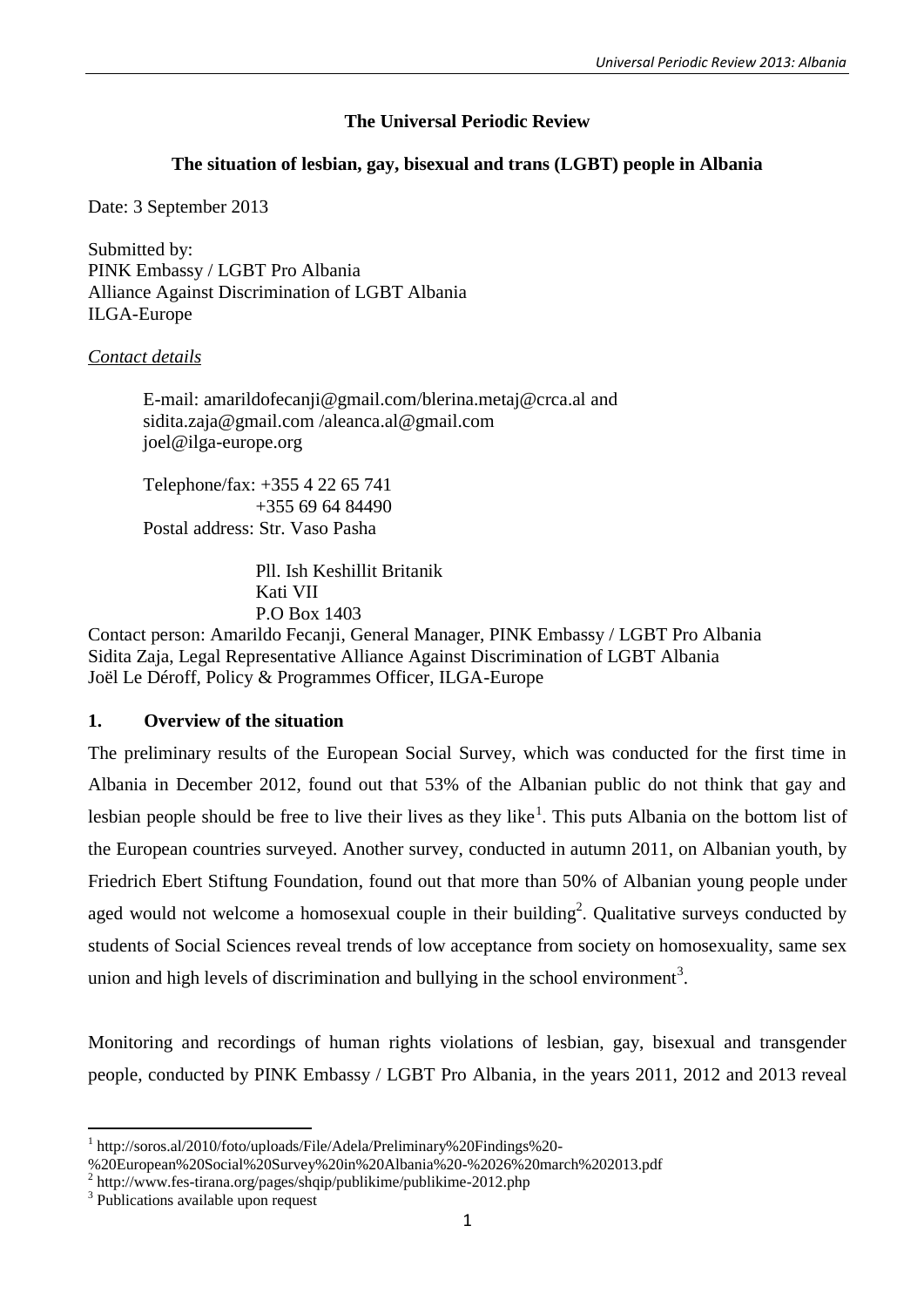trends of violence against transgender people, violence in the family environment and discrimination due to appearance or behaviour in settings such as schools, bars, streets etc. The Alliance Against Discrimination of LGBT people has also recorded cases of violation from part of the community. There are eight cases of violence towards the LGBT community mainly in streets toward young gay men appearing more feminine that have been victim of physical violence. Politicians from both the right and left wing have discriminated against LGBT people and organizations in more than one occasion<sup>4</sup>. Annual Reports by the Children's National Helpline, Alo 116, reveal that one of the major causes of discrimination and bullying in schools is due to a youngster being perceived as gay or lesbian.

Despite, but also due to general trends of discrimination and homophobia, the Albanian government and law makers have shown willingness to improve the life conditions of LGBT people. On February  $2<sup>nd</sup>$  2010 the Law for Protection from Discrimination was adopted. For the first time in Albanian history, this law offers guarantees as regards the implementation of the principle of equality based on a person's sexual orientation and gender identity, and protection from discrimination<sup>5</sup>. In December 2012, the Ministry of Labour, Social Affairs and Equal Opportunities (MoLSAEO) launched the Plan of Measures of the Albanian government against discrimination based on sexual orientation and gender identity<sup>6</sup>. This working plan has brought together in the last two years, several ministries of the Albanian government, LGBT organizations, the People's Advocate, the Commissioner for Protection from Discrimination (Ombudspersons/Antidiscrimination authorities), and the international community in an effort to effectuate positive changes in Albania's legal, political, social, educational, economic and cultural framework regarding LGBT people. As of September 2013, with the support of the Council of Europe office in Albania, several activities are already taking place or will take place in the near future<sup>7</sup>.

Albanian political parties, on the other hand, have shown diverging trends in their approach towards LGBT issues. During the campaign of the general parliamentary elections which took place on June 23<sup>rd</sup>, two political parties publicly opposed homosexuality and LGBT rights. More specifically the Party for Legality of Albania (Royalist Party) added in its program that "the PLA does not think that Albanian law should recognize homosexuality and abortion."<sup>8</sup> The Republican Party, in its chapter

<sup>4</sup> Human Rights Violations Reports available upon request in English and Albanian languages

<sup>5</sup> [http://www.asp.gov.al/index.php?option=com\\_content&view=article&id=213:ligj-per](http://www.asp.gov.al/index.php?option=com_content&view=article&id=213:ligj-per)

<sup>&</sup>lt;sup>6</sup> http://www.mpcs.gov.al/zedhenesi/6-njoftime-per-shtyp/939-plan-masash-kunder-diskriminimit-me-baze-orientimiseksual-dhe-perkatesie-gjinore-

<sup>7</sup> CoE contact person on LGBT issues[: Vincent.VANGERVENOEI@coe.int,](mailto:Vincent.VANGERVENOEI@coe.int) LGBT Unit

<sup>8</sup> <http://www.legaliteti.org/index.php/programi#politikasociale>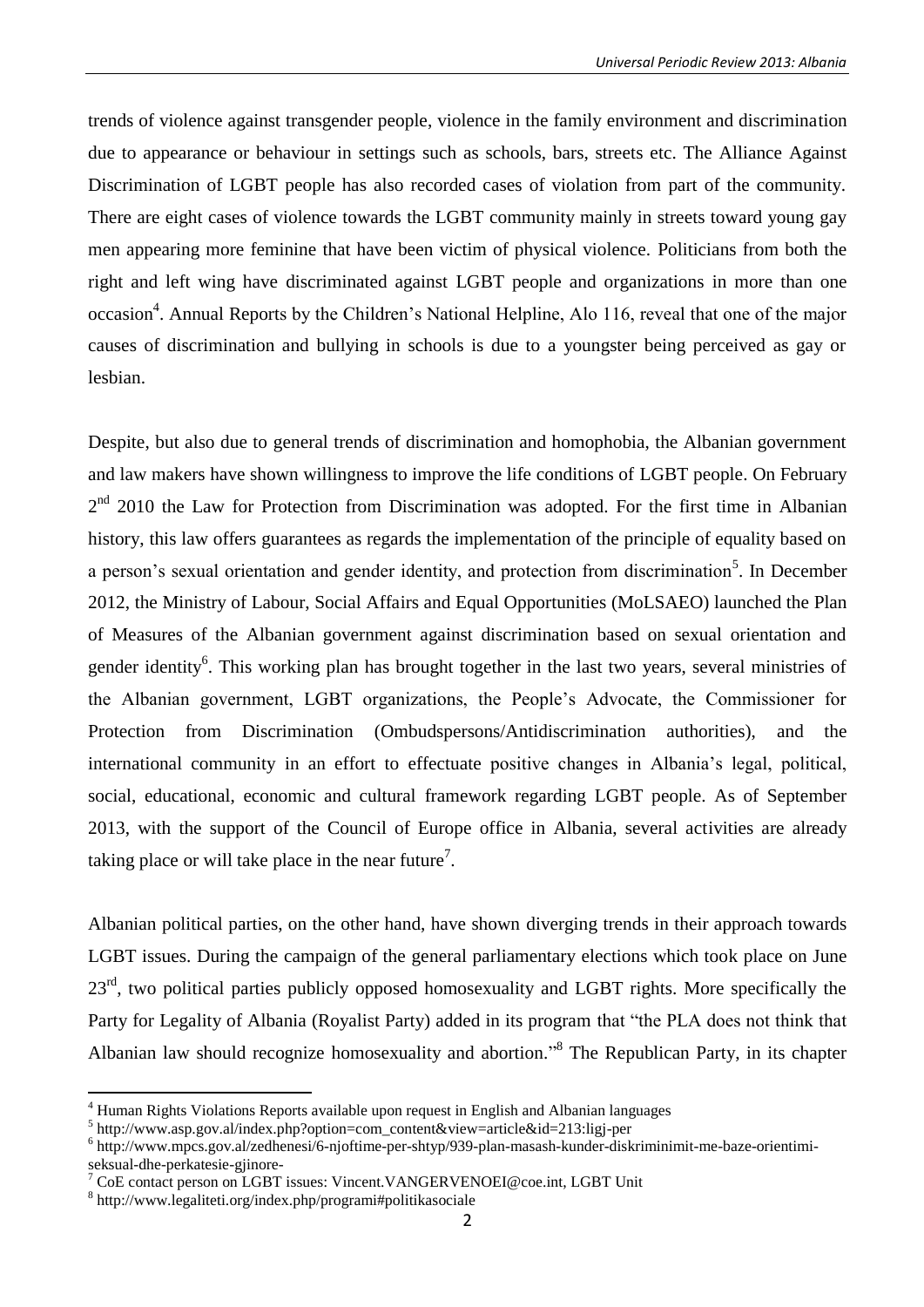for Health and Ecology, in part C of the chapter asks with a very ambiguous language for "the legal prohibition of homosexuality as an overturning of senses of human nature..." A study conducted by two LGBT organizations, Alliance Against the Discrimination of LGBT and United Pro LGBT cause, reveals that the programs of most political parties of Albania have a general approach to human rights and make no specific mention of LGBT rights in their programmes. However, at meetings with LGBT activists political leaders of the left and right political spectrum have shown willingness to support and endorse LGBT rights.<sup>9</sup> The most extreme case of political opposition to LGBT rights was the case with former Deputy Defence Minister, Ekrem Spahia, in spring 2012, prior to IDAHO activities, calling for violence against LGBT people.

Overall in the past five years, the LGBT movement in Albania achieved progresses. by the work of LGBT organizations, the international community, a general willingness of the Albanian media to be open about the debate on homosexuality and the perspective of Albania to join international organizations such as the European Union.

### **2. Equality and protection against discrimination**

The Law for Protection from Discrimination was adopted in February 2010. Since then and with the plan of measures of MoLSAEO in December 2012, several actions have taken place in regards to improvements of the legal framework on equality and non-discrimination.

In August 2012, the People's Advocate published a Special Report on LGBT rights. This report reminded the Albanian government of all its international commitments and the reforms that need to be implemented in the near future. With the leadership of Albania's Ombudsman<sup>10</sup>, and the support of the working group chaired by MoLSAEO, including LGBT organizations, the Albanian Parliament adopted several changes in the Criminal Code. More specifically Article 50/j of the Criminal Code was changed to add sexual orientation and gender identity as aggravating circumstances in a crime. Article 265 regarding incitement to hatred and conflict added sexual orientation as a cause for punishment from two to ten years of imprisonment $11$ 

<sup>&</sup>lt;sup>9</sup> Brochure "Think Politically" from Alliance for Protection from Discrimination and Together Pro LGBT email: [aleanca.al@gmail.com](mailto:aleanca.al@gmail.com)

<sup>&</sup>lt;sup>10</sup> People's Advocate as an independent institution that is charged with representing the interests of the [public](http://en.wikipedia.org/wiki/Public) by investigating and addressing complaints of maladministration or violation of rights for more info <http://www.avokatipopullit.gov.al/?lang=en>

 $11 \text{ http://www.keshillimeligjore.a1/legiislacioni-shqiptar/kodet%20shqip/ligji%20144-$ 

<sup>2013%20</sup>ndryshime%20ne%20kodin%20penal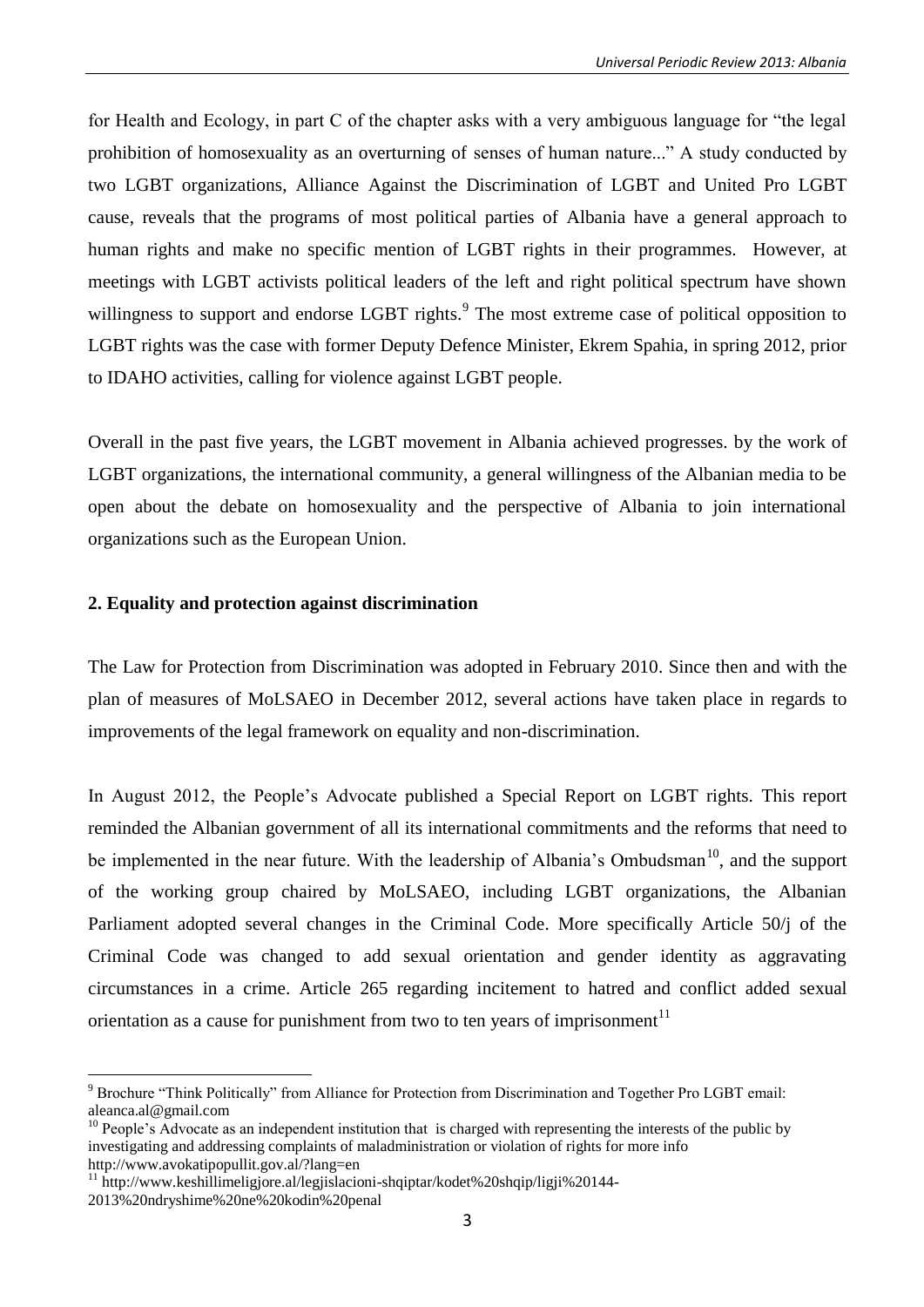Meanwhile, in his Special Report the Ombudsman recommended changes to the Labour Code through: (i) inclusion of sexual orientation as a ground of discrimination in the workplace; and (ii) the addition of a paragraph on the burden of proof in accordance with the EU Employment Framework Directive (Directive 2000/78/EC). MoLSAEO has agreed to make these changes and the proposal has been sent to the parliament.

In the last two years several cases of discrimination have been recorded by LGBT organizations, published in the media and some of them have been publicly condemned by the Ombudsman. Meanwhile the Commissioner for Protection from Discrimination has made recommendations for several cases of discrimination, even though such recommendations have not been taken into account and have not been effective towards the perpetrators. In December 2012, the Commissioner replied to the complaint of PINK Embassy / LGBT Pro Albania about the content of two Legal Medicine books of the University of Tirana, which considered homosexuality as a sexual pathology. In March 2013 a Socialist Party member and publicist wrote a discriminatory article against LGBT people, comparing them and the work of LGBT activism with paedophilia. The same month, the head of the Party for Legality, Mr. Ekrem Spahia made homophobic remarks about homosexuality during a live TV debate. 12

Meanwhile both the People's Advocate and the Commissioner for Protection from Discrimination have signed Collaboration Agreements with LGBT organizations.

Overall, discrimination has been recorded in the family environment, political speeches, public debates in the media etc. In one specific occasion, PINK Embassy received the testimony of a 19 year old student who was evicted from the apartment he was renting, once the landlord found out he was gay.

Due to widespread prejudice and homophobia, most LGBT people in Albania refrain from coming out in their family, at school or in the workplace. Sexual orientation has become, however, a widely discussed topic. Due also to how the media portrays the debate over homosexuality and LGBT rights, it becomes increasingly a subject for controversy.

<sup>&</sup>lt;sup>12</sup> [www.kmd.al](http://www.kmd.al/) contact person [amarda.coku@kmd.al](mailto:amarda.coku@kmd.al) on decisions of the Commissioner on cases of discrimination because of sexual orientation or gender identity.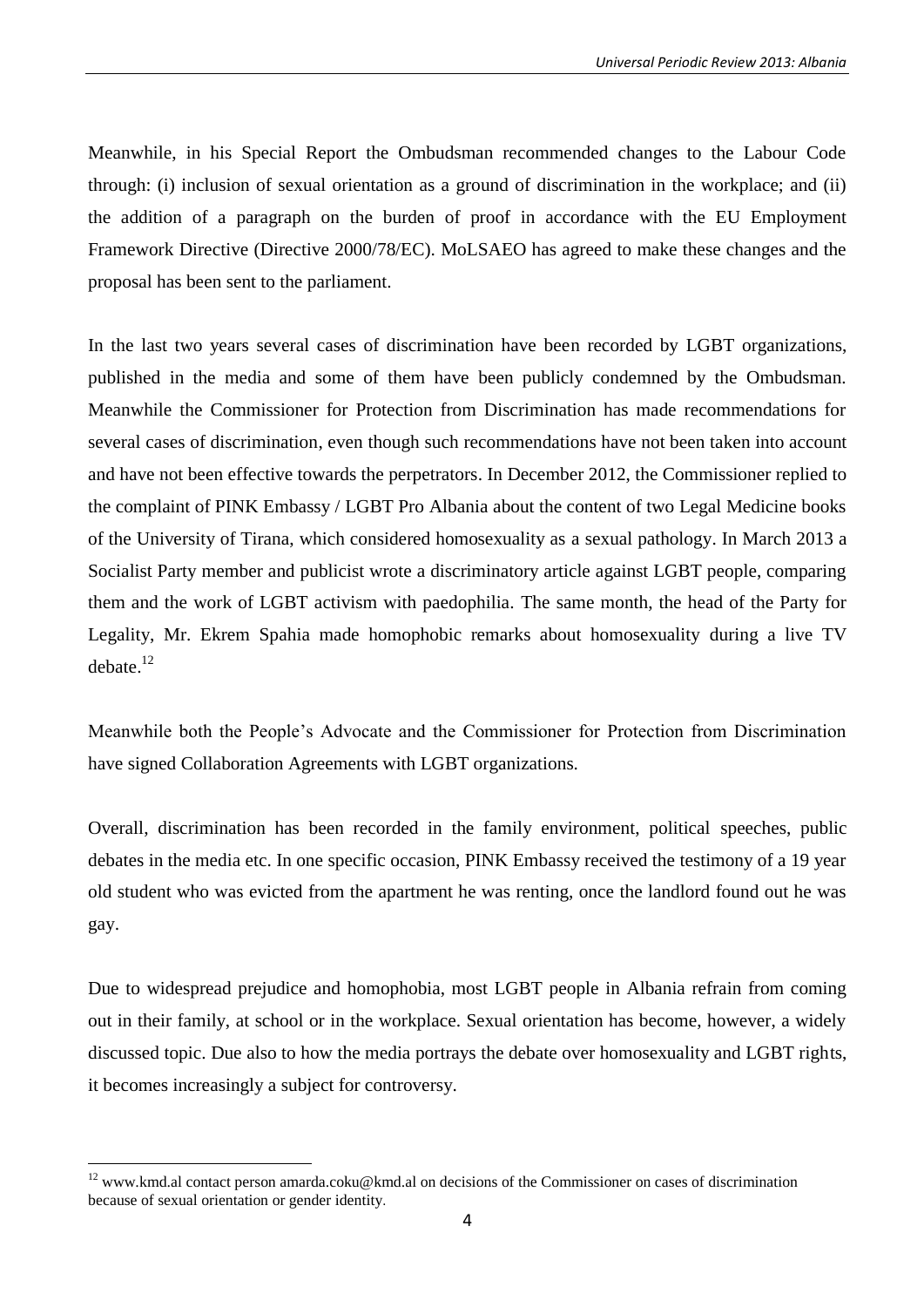#### **Right to marry and to create a family**

Article 7 of the Albanian Family Code states that "marriage is contracted between a man and a woman who have reached the age of 18 years", this explicitly prohibits the marriage between people of the same sex. Adoption of a child is also not permissible for people of the same sex, the article 242 of the Family Code providing that "a minor cannot be adopted by more than one person, unless they are spouses", which means husband and wife and consequently by prohibiting the marriage the adoption is also excluded. Gay men or lesbians could adopt a child as individuals but not as a couple.

Law No. 8876, dated 04 April 2002 "On Reproductive Health" ("Law 8876"), does not regulate fertility treatment for lesbian women. The Albanian law regulates the recognition and admission of the reproductive rights of any individual and consorts. It as well guarantees and provides for the offering of the respective services and exercising the reproductive rights without distinction of gender or other demographic category. To our knowledge there are no family case law related to transgender persons

### **3. Freedom of peaceful assembly**

In the last two years LGBT organizations have organized several outdoor activities, mainly around May 17<sup>th</sup>, on the International Day against Homophobia and Transphobia, and peaceful demonstrations against cases of discrimination. In all these cases the LGBT organizations have been protected by the Tirana Police and overall collaboration between the organizations and the Police authorities has been good.

There have been however several instances where high-level politicians exercised pressure against the protection of such demonstrations and the free exercise of LGBT organizations' freedom of assembly. In March 2012, upon the public declaration of PINK Embassy to hold the first outdoor LGBT event, the *Festival of Diversity*, in the country on May 17<sup>th</sup> 2012, the Deputy Defence Minister stated that "they [LGBT people] should be beaten with batons" thereby endorsing violence against people participating in the event. The statement was condemned by the EU, the then Prime Minister Sali Berisha, the Ombudsperson and various human rights and civil society organizations.

Furthermore, The Alliance Against the Discrimination of LGBT people/United Pro LGBT cause made a complaint to the Commissioner Against Discrimination regarding this statement but the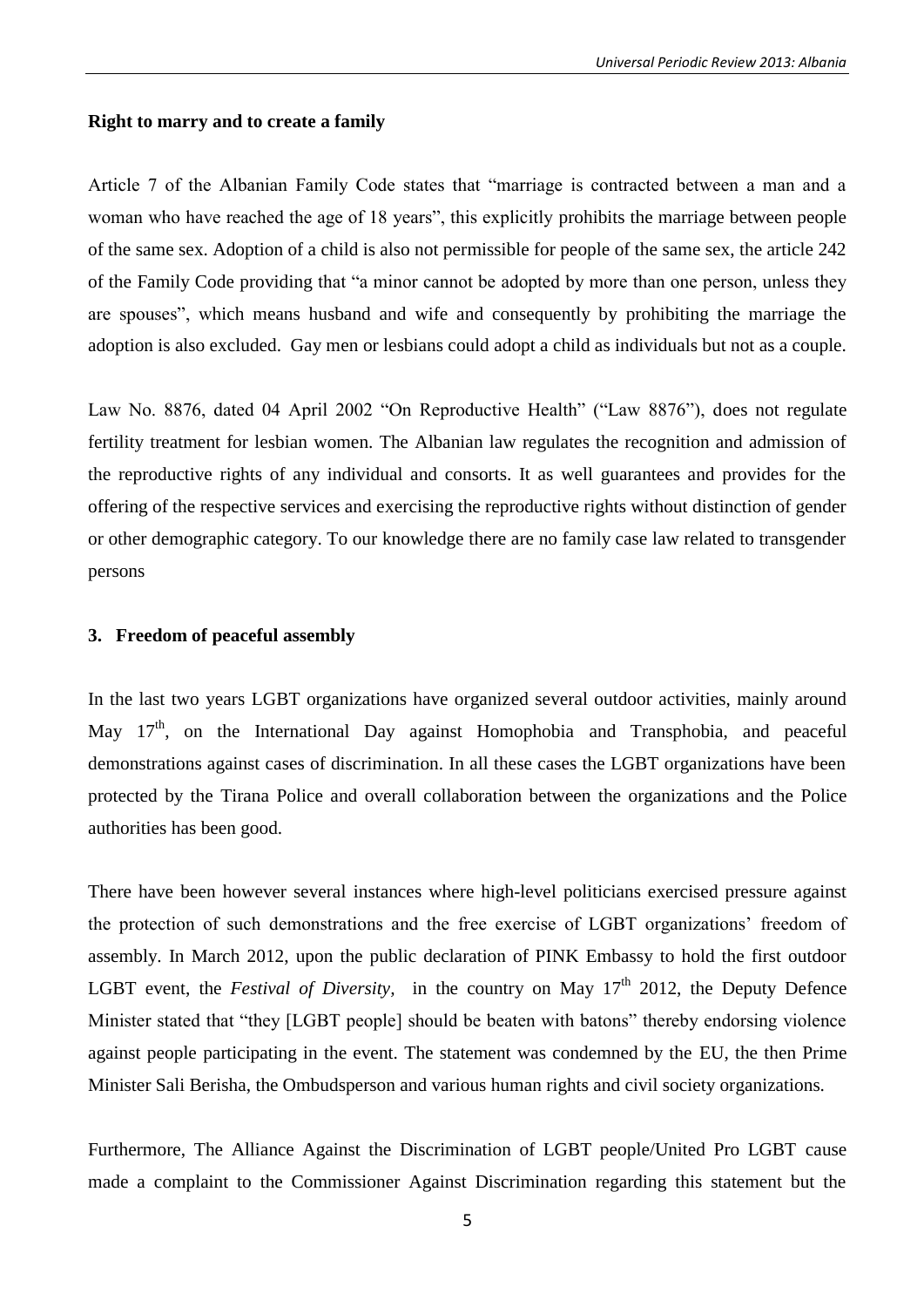Commissioner closed the case stating that "there were not enough evidence", that would proof his statement

During the same event, on May  $17<sup>th</sup>$  an Islamic Group held a counter-demonstration where they condemned homosexuality and asked homosexuals to leave Albania. Representatives of the Church also issued discriminatory press statements against such activities. On the same year, a Bike Ride organized by The Alliance Against the Discrimination of LGBT people/United Pro LGBT cause LGBT organizations was attacked by a group of youngsters who threw fireworks at the participants, two of the perpetrators were arrested and prosecuted Also on May  $17<sup>th</sup>$ , 2013, a group of activists were thrown fireworks as they were sitting at a downtown cafe following the Gay Ride. Two activists went to report this attack to the police but firstly the Police did not want to take the complaint as they stated that "The people who threw the fireworks had the right to express their opinion in that way". The police accepted to take the complaint only after the activists made clear that the police behaviour would be reported to Internationals.

Overall in the last years, the right to peaceful assembly has been granted to LGBT organizations and individuals and Law Enforcement institutions have been willing to offer their support. However, several incidents have shown that there is a tendency among different groups of society, to try to limit or prohibit LGBT visibility. Public authorities have to be better equipped and more willing to investigate cases of hate speech, discrimination or even hate crime occurring in the context of the LGBT community's outdoor activities.

#### **4. Right of asylum**

There is currently no provision in the Albanian legislation to guarantee the right to asylum for LGBT people. However, recently adopted EU directives ask member states to include in their Asylum law also provisions recognising the existence of persecution based on sexual orientation and gender identity. It is believed that Albania, as a potential candidate country for joining the EU, will sooner or later adopt the same legislation.

#### **5. Transgender rights**